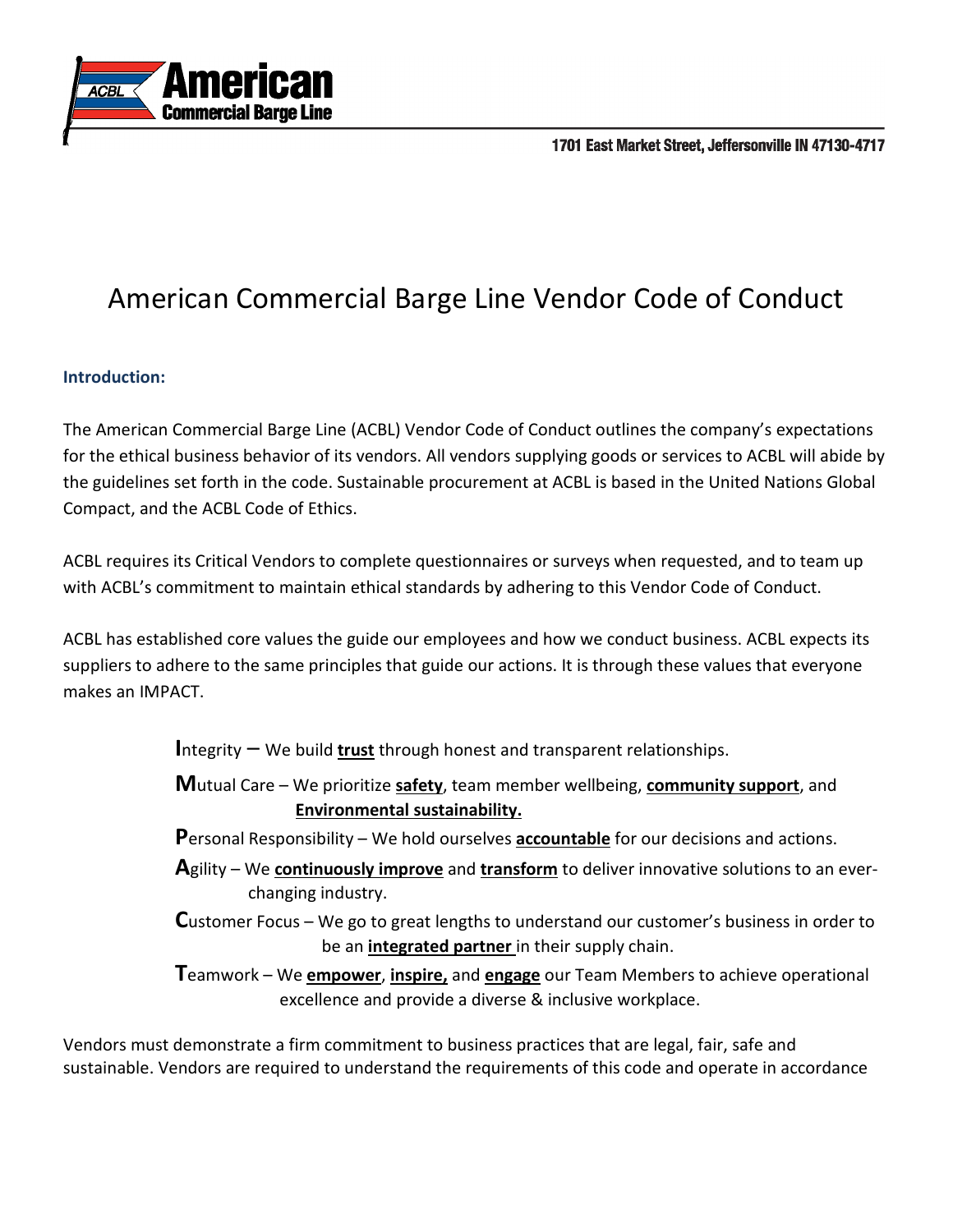with the expectations set forth. At a minimum vendors will comply with all applicable laws, regulations and standards where they operate.

## **Vendor Code of Conduct:**

1. Ethical Business Practices – ACBL is committed to operating with the highest ethical standards and in compliance with all applicable laws. ACBL expects its vendors and their employees to share this principle.

1a. Anti-bribery and Corruption- Vendors are expected to comply with all applicable laws and regulations regarding bribery and corruption, including the U.S. Foreign Corrupt Practices Act and any local anti-bribery and anti-corruption laws.

It is strictly prohibited for vendors to corruptly offer, promise, or solicit anything of value for the purpose of securing business or a business advantage for or from ACBL. This prohibition extends not only to ACBL employees, but also public officials, customers, and suppliers. Facilitation payments to expedite or secure performance of a routine governmental action is also strictly prohibited.

1b. Gifts, Travel & Entertainment- Vendors must not provide inappropriate gifts, fees, favors, travel, or entertainment that are intended to influence a business decision. Inappropriate gifts are any gifts of more than a nominal value or unreasonable entertainment. Such inappropriate gifts can create an expectation of an obligation or the perception of an improper relationship.

1c. Responsible Sourcing of minerals- Vendors must ensure that the sourcing of minerals does not knowingly contribute to armed conflict, terrorist financing or human rights violations.

- 2. Labor and Human Rights- ACBL and its vendors must be committed to protecting human rights. Vendors shall ensure their partners respect internationally accepted standards for human rights and comply with all applicable laws where they operate.
	- 2a. Wage and Benefits- Vendors should pay workers regularly and timely the legal minimum wage, the industry standard, or applicable collective agreements, whichever is higher. In addition, vendors are encouraged to pay a living wage higher than mandated minimum wages.
	- 2b. Slavery and Forced Labor ACBL will not tolerate slavery, forced labor, or human trafficking in any form. ACBL will not knowingly do business with vendors who participate or allow their subcontractors to participate in such practices. Vendors shall not and shall require all supply chain partners to not support, require, or engage involuntary or forced labor, prison labor, or debt bonded labor.
	- 2c. Child Labor- Vendors will not employ child labor and must comply with all applicable minimum legal age requirements. The term "child" refers to any person under the age of 15, or under the age for completing compulsory education, or under the minimum age for